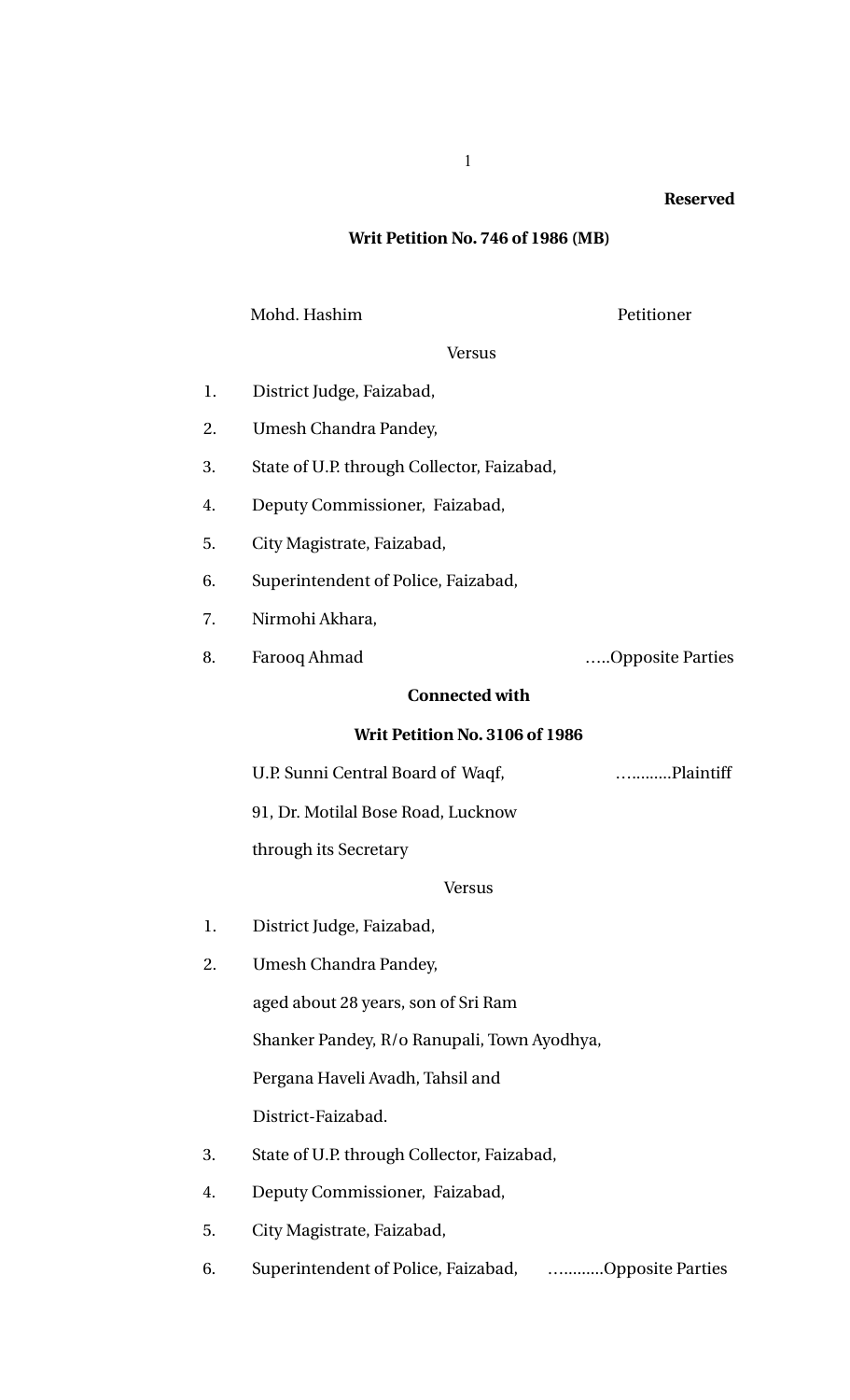### **Hon'ble Dharam Veer Sharma,J.**

Writ Petition No. 746 of 1986 has been filed with the following reliefs;

(I) "To issue a writ, direction or order in the nature of certiorari or any other writ, order or direction quashing the orders, passed by opposite party no.1 dated 1.2.1986, contained in Annexures Nos. 5 and 6 to the writ petition;

(II) To issue a writ of mandate commanding opposite parties nos. 3 to 6 to maintain strictly the sanctity of the disputed premises and preserve the same prohibiting the opposite party no.2 and also others from disturbing the sanctity and preservation of the religious place;

(III) Any other writ, order or directions which may be deemed just and proper in the circumstances of the case may also be passed and issued in favour of the petitioner and against opposite parties; and

(IV) The writ petition be allowed with costs."

The facts giving rise to the petitions are as under;

The petitioner heard a rumour in the city that some orders are likely to be passed regarding opening of the gates of Babri mosque from the Court of District Judge, Faizabad. Thereafter he engaged a counsel and came to know that some application was moved in Regular Suit No. 2 of 1950, which has already been transferred to this Court and the judgment is reserved. It transpires that some application was moved in the Court of Munsif, Faizabad and against the order, passed by the learned Munsif the appeal was preferred before the District Judge, which was registered as Civil Misc. Appeal No. 8 of 1986. It appears that in the night between 22/23-12-1949 idols were placed inside the disputed structure and the property was attached under Section 145 Cr.P.C. and was given in the custody of one Priya Dutt Ram. Thereafter Regular Suit No. 2 of 1950 was filed in the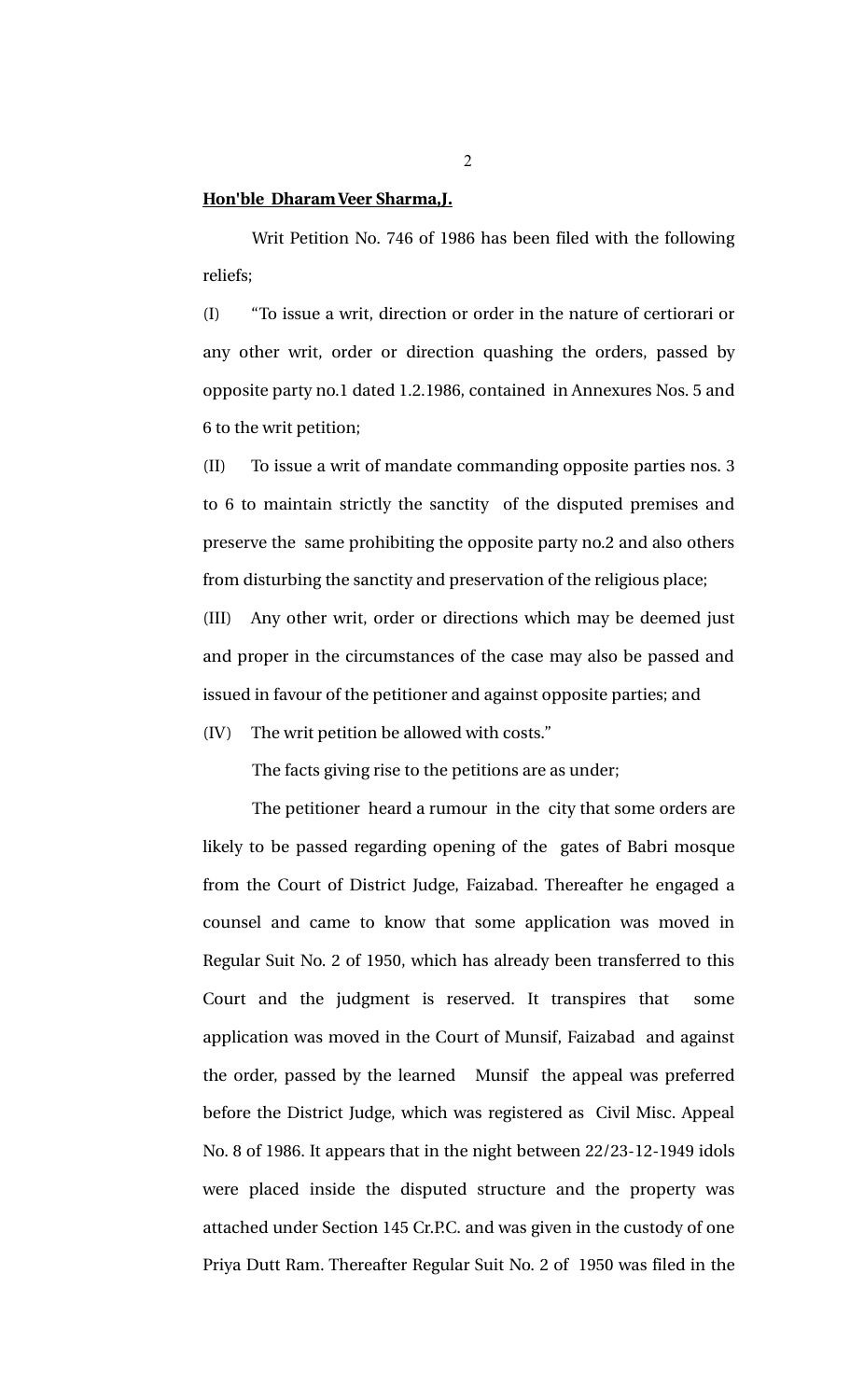Court of Civil Judge by one Gopal Singh Visharad and against five Muslims and thereafter another suit being Suit No. 25 of 1950 was filed by one Param Hans Ram Chandra Das against the five persons along with State of U.P. In the year 1959 third suit was filed by Nirmohi Akhara, which was registered as Regular Suit No. 26 of 1959. Aforesaid suit was also contested. The matter having prolonged for the decades a suit being Regular Suit No. 12 of 1961 was filed by Sunni Central Board of Waqfs, Lucknow, which in the representative capacity is OOS No. 4 of 1989 pending in this Court. It was directed by the Court that Pooja would continue and Receiver Priya Dutt Ram will continue to hold the charge. In the meantime, Priya Dutt Ram died and therafter Sri K.K.Raam Verma was appointed as a Receiver. It further transpires that an application was moved to open the locks of the gates in the Court of Munsif,Faizabad, who passed an order. Against the order, passed by the Munsif, Faizabad, an appeal was filed before the District Judge, Faizabad. That on 1.2.1986 at about 1 p.m. The petitioner applied to remain present in the proceedings and he should be impleaded as a respondent. Thereafter the petitioner moved another application before the District Judge. In the meantime, opposite party no.1 asked the parties to appear at  $4.14$  p.m. The opposite party no. 1 rejected the application for impleadment and pronounced the judgement. According to the petitioner, rejection of the application is not proper. The order, passed by the District Judge, is without jurisdiction. Annexure No. 6, the order speaks that every body is free to enter into the premises. The order is bad in the eye of law for the following reason;

The application moved by opposite party no. 2 was not entertained and the appeal was not maintainable and the learned Munsif has not passed any final order. After 36 years mandatory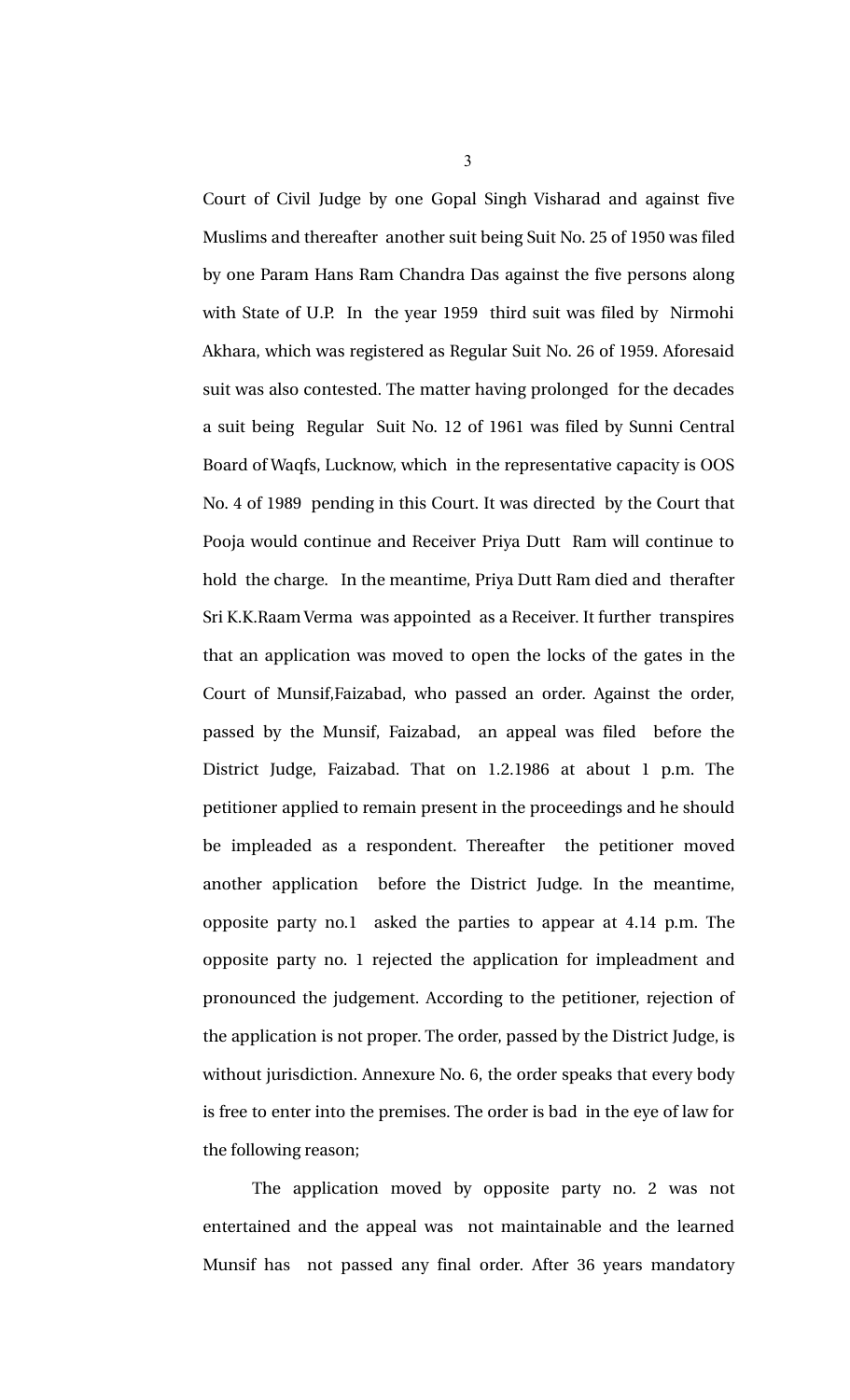injunction could not be granted altering the situation, which would cause irreparable injury to the petitioner as well as other Members of the Muslim Community. The property being custodia legis, hence position could not be altered.

On behalf of the opposite parties no. 3 to 6, a joint counter affidavit has been filed stating that premises is intact and district administration is keeping constant vigil and watch over the disputed structure. They have denied the averments of the petition.

On behalf of Param Hans Ram Chandra Das objections have been filed stating that the suit for declaration is barred by limitation and the petitioner has no lis in the matter. The petition is liable to be dismissed.

It transpires that the District Judge, Faizabad on 01.02.1986 dismissed the application for impleadment of Mohd.Hashim after considering the objections filed against the above application. It was contended on behalf of the appellants that respondents have already been arrayed as a party and the impleadment of Mohd.Hashim is not necessary in this case and he is not a necessary party and against whom the appellants are not seeking any relief against him.

It is further submitted on behalf of the appellants that even if the relief is granted it would not affect Mohd.Hashim. The learned District Judge took the view that contention appears to be correct.

After considering the pros and cons of the matter it transpires that the plaintiffs applied for interim injunction which was granted by the Court below and defendants were restrained from removing the idols in question from the site in dispute and the Pooja was allowed. It has been submitted by the appellants that the officers of the State Government are not acting in accordance with the spirit of the injunction order. In this case, Mohd. Hashim sought intervention and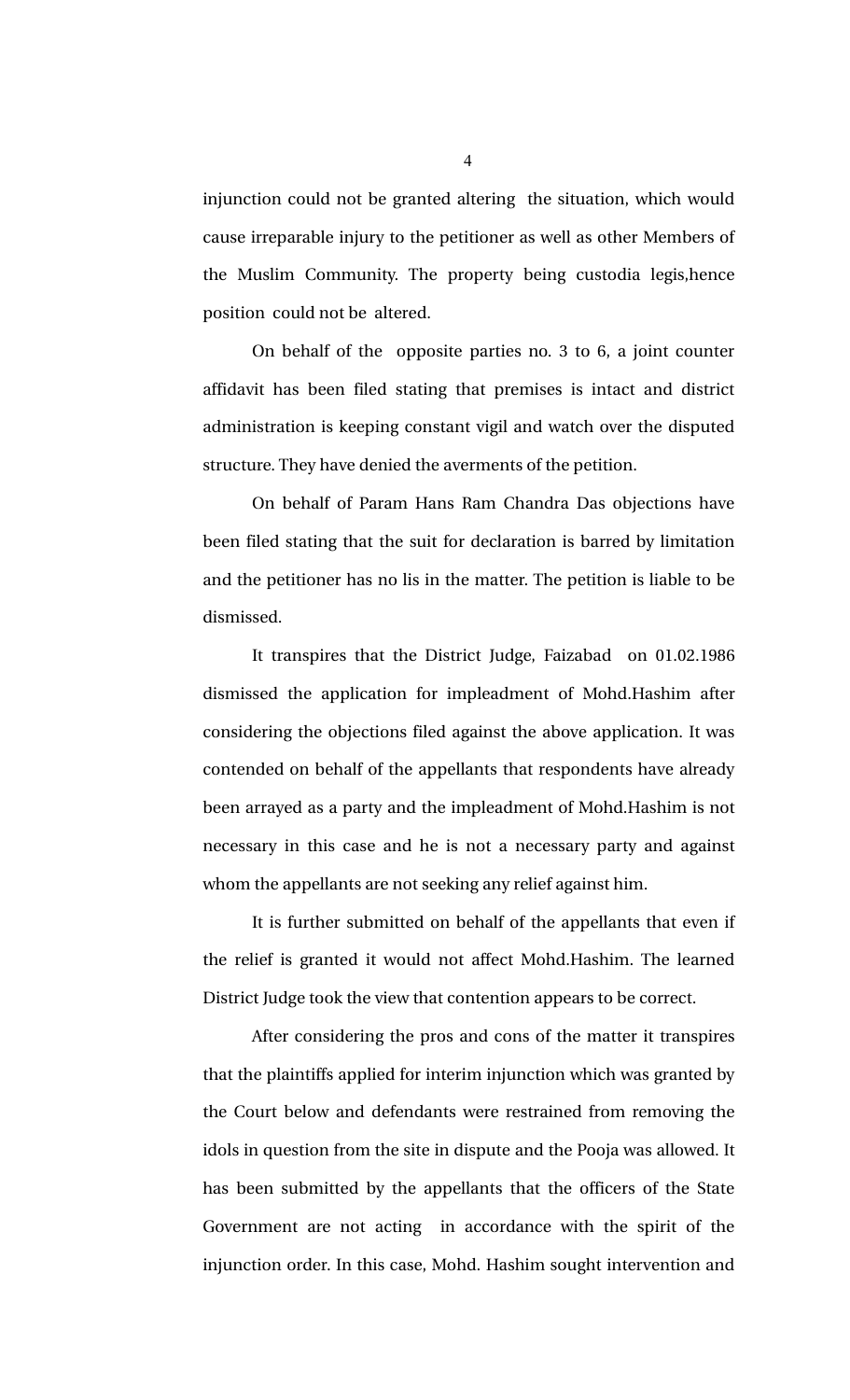moved the application that he should also be arrayed as a party. In this context, it appears that the appellant has not sought any relief against him nor he is affected party. Accordingly, he cannot be treated as a necessary party because in his absence the case can be decided. Who is a necessary party has to be seen in the light of the decision of the Hon'ble Apex Court in the case of Re: **Udit Narain Singh Malpahoria vs. Additional Member Board of Revenue Bihar, AIR 1963, SC 786.**

Learned District Judge has relied upon the case reported in **AIR 1959 Orrisa 31, K. Raja Gopal Rao Vs. Dolgobind Sahu and Another** and referred the relevant extract of the ruling which also goes to show that in case the appeal is allowed there would not be inconsistent decree in respect of the same litigation or in respect of the same subject matter. He has further relied upon A**IR 1924 Calcutta 456, Bhupendra Nath Mookerjee Vs. Monohar Mukerjee** and **AIR 1927 Privy Council 252, V.P.R.V. Chockalingom Chetty Vs. Seethai Ache and Others.** 

Thus, on the basis of aforesaid rulings, I agree that since the appellant Mohd. Hashim is not going to be affected by the relief sought in the appeal, he is neither a necessary nor proper party and there is no occasion for the Court to presume that in his absence there would be any inconsistent order. Thus, vide order dated 1.2.1986 the impleadment application was rightly rejected by the District Judge and in the writ petition no. 746 of 1986 no interference is called for.

On behalf of U.P. Sunni Central Board of Waqfs, the order dated 1.2.1986 has been challenged by filing writ petition no. 3106 of 1986 on the ground that the District Judge has exceeded his jurisdiction and in case if the order is allowed to continue, it would be the abuse of the process of law.

I have heard the rival submissions of the parties, it transpires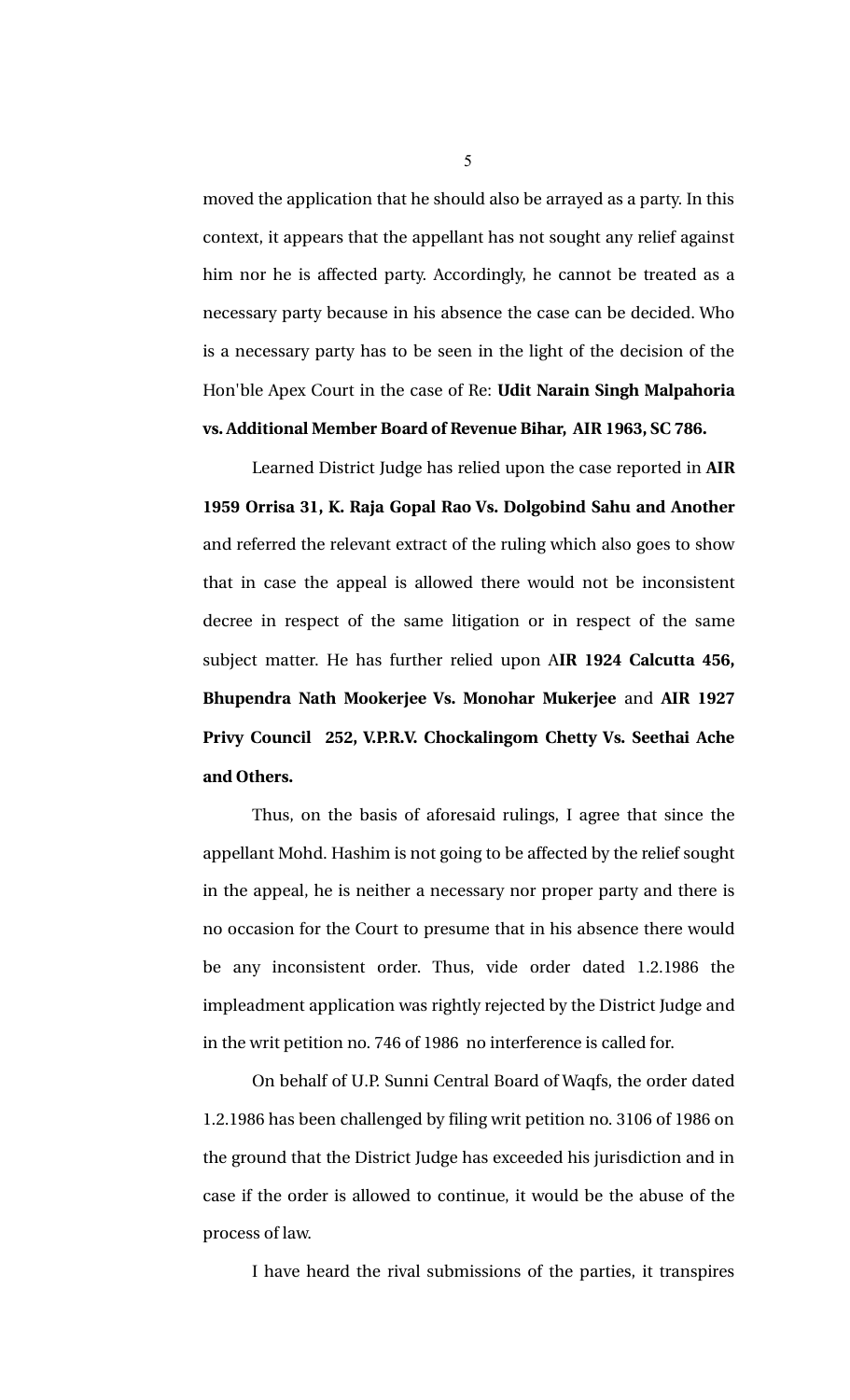that in Suit No. 2 of 50 appellant Umesh Chand Pandey filed an application to the effect that defendants no. 6 to 9 should be directed not to impose any restriction in the Pooja and Darshan of the applicant and other members of Hindu community and the premises in question be closed by locking the entrance gate.

Defendants no. 6 to 9 are State Officers. They stated that they had no intention to interfere in the Pooja or to flout the Court's order dated 3.5.51. It has further been submitted by them that idols installed in the disputed premises is visible from outside. Inside the gate there is an enclosure made of grills and in both the gates locks have been placed by whom is not within their knowledge and no record is available on this point that who had taken a decision to put the locks at the gates 'O' and 'P' but the priest is allowed to go inside performing the Pooja and Bhog through the gate 'O'. The lock of gate 'P' was never opened. It was submitted that for the last 35 to 40 years no members of the Muslim community has offered any Namaz or prayer and they were also not allowed to enter the place. There are certain idols also. District Magistrate further stated that there are other ways to protect idols in maintaining law and order besides closing the gates 'O' and 'P'. He clearly admitted that if the locks at the gates 'O' and 'P' are opened even then there are other ways to maintain peace and to protect the idols kept inside the premises. The S.S.P., Faizabad, Sri Karam Veer Singh also stated that it is not necessary to keep the locks at the gates for maintaining the law and order.

 On behalf of the appellant, it was submitted that there was no necessity to create any artificial barrier by putting the locks at gates 'O' and 'P'.

After hearing the submissions of the parties, the District Judge took the view that members of other community i.e. Muslims are not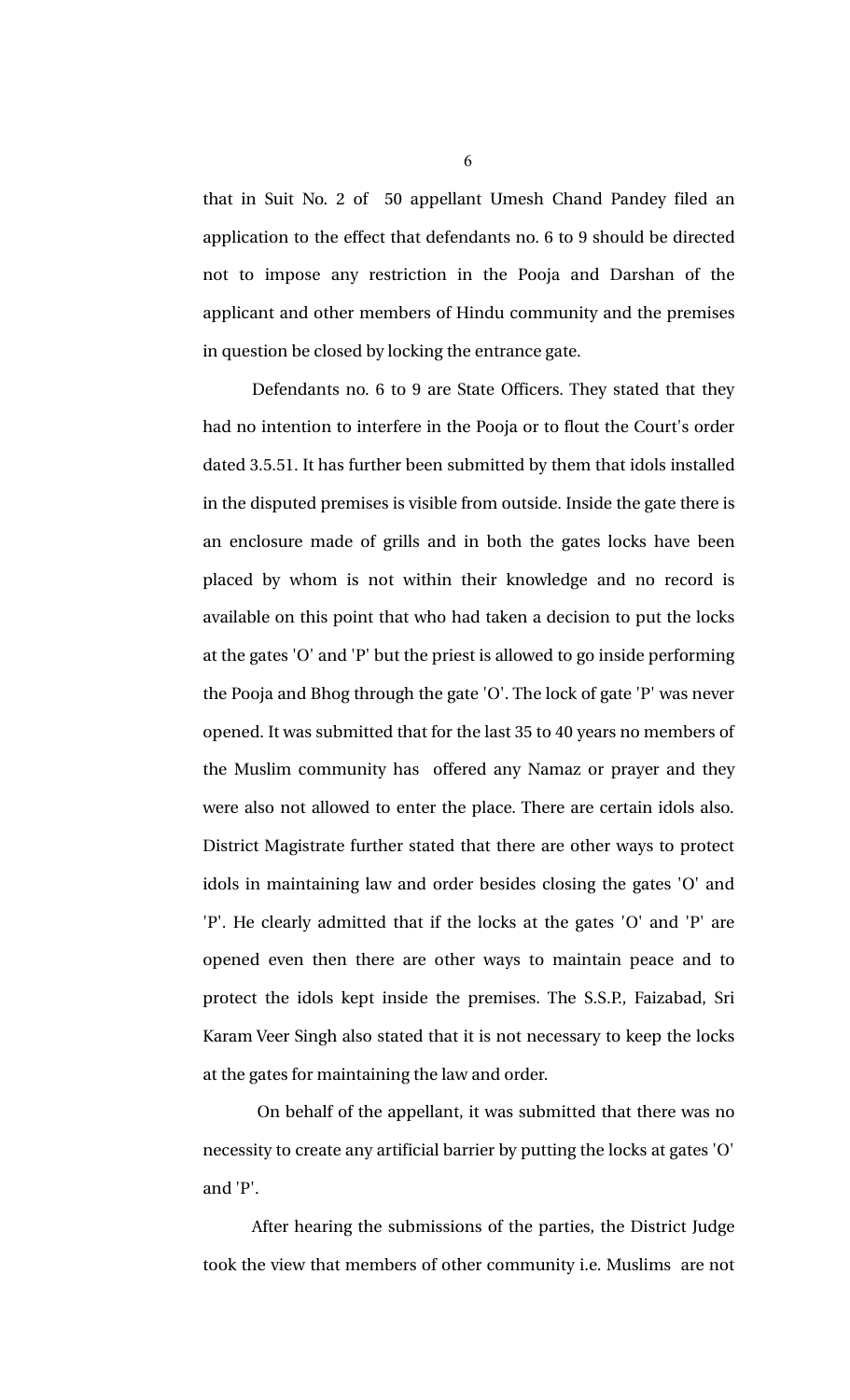going to be affected even if the locks of gates 'O' and 'P' are opened as they are not entering in the premises and the premises is under the possession of Hindus for the last 35 years and they are offering prayer and worships of the idols. District Judge has also mentioned in his order that the locks were puts on the doors without any order and the district authority stated that there is no apprehension of law and order problem in case if the locks are removed.

In view of the circumstances referred to above, keeping in view the provisions of Order 39 as well as Section 151 C.P.C. the order was passed by the District Judge to this effect that there was no justification for retaining locks after the assurance given by the District Magistrate and the S.S.P. Faizabad, referred to above and he allowed the appeal. I have pointedly ascertained from the learned counsel for the appellant as to what is wrong with the order especially in the circumstances when property in dispute has already been demolished and after the demolition of the property in suit how the present writ petition no. 3106 of 1986 is maintainable and what relief can be granted even if the writ petition is allowed and on what basis the locks can be kept at gates no.'O' and 'P' as has been done prior to the order dated 1.2.1986.

 It is admitted between the parties that the disputed structure is not in existence, it has already been demolished. There is no place like door 'O' and 'P' at present.

Thus, at this stage, since the subject matter is not there, no direction can be issued to State Government to maintain the earlier order. However, after going through the order passed by the learned District Judge, it transpires that without any order the locks were put on door nos. 'O' and 'P', that too after the injunction order was passed by the civil court. District Judge insisted that District Authorities should inform him as to what was the cause and reason to lock the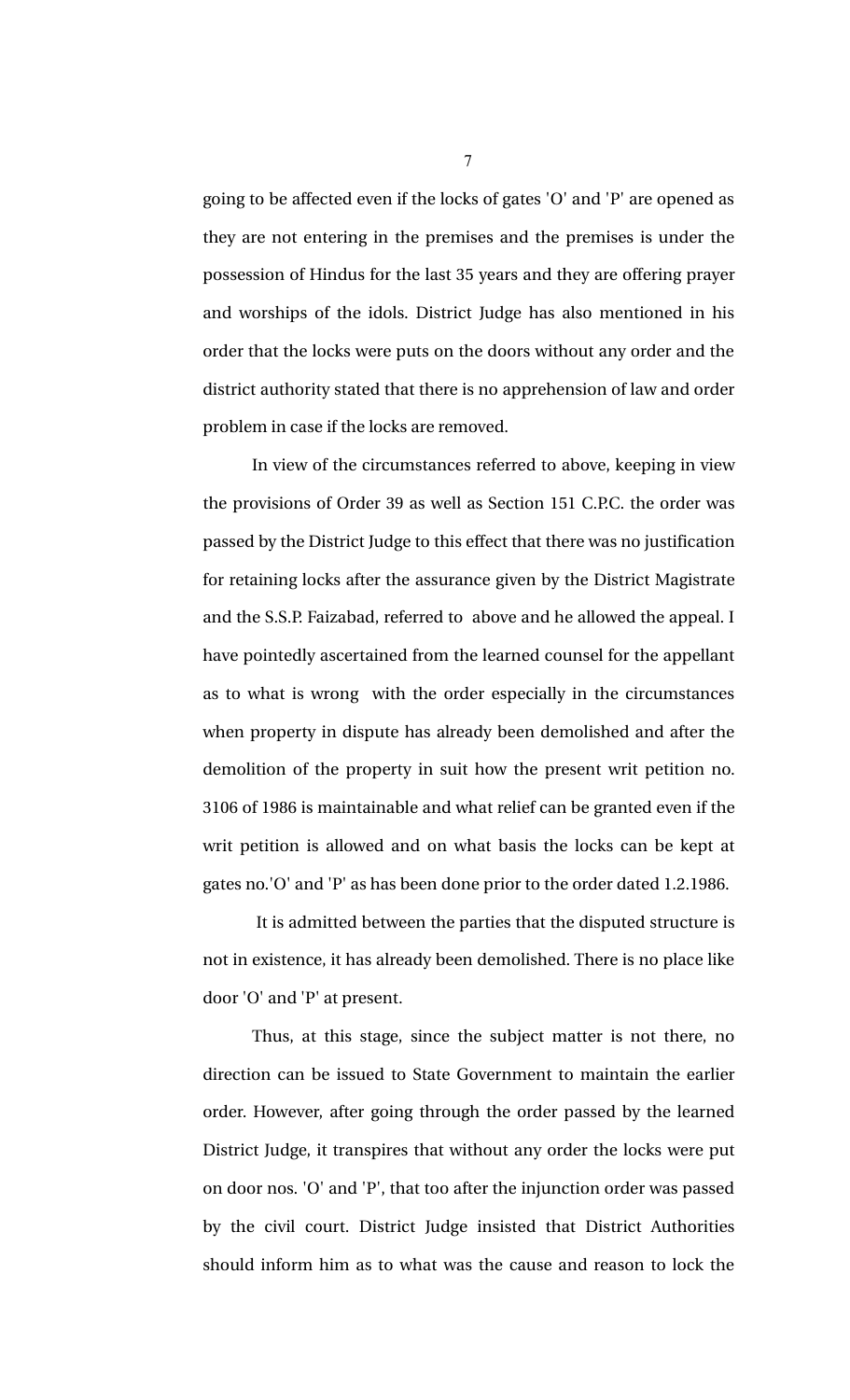doors. The S.S.P. and District Magistrate admitted that they had no objection in case the locks are opened. Thus, this is a case in which the order of the civil court was not complied with and against that order the doors were closed by putting the locks and the District Judge, by his order removed the locks for which there cannot be any grievance to anybody especially under the circumstances when the Muslims were not visiting the place for the last 35 years and they have also not disputed this fact as to how there would be any hardship to them. It is also admitted to Muslims that the property is in possession and control of the Hindu community. It has to be seen whether the possession is legal or illegal but at this stage, it is submitted that Hindus were in possession of the property. The balance of convenience is always with the person who holds the property. Accordingly, the property was kept under the control of Hindus and in whose favour injunction order was granted which was confirmed and subsequently affirmed even by this Court and it is not possible for this Court to recall any order or to pass any order inconsistent to the order passed by this Court. Consequently, the order of the District Judge is without any infirmity and requires no interference. It would not be justiciable for this Court also to pass any order in exercise of powers under Article 226 of the Constitution of India for the reason that the subject matter has already been demolished and the matter has become almost academic. Needless to say that the suit is pending between the parties and that has to be decided by this Court and in that case also the subject matter will be considered.

Vis-a-vis the sequence of the events referred to above, I am of the view that the petitioner, U.P. Sunni Central Board of Waqf is also not in a position to object the order passed by the District Judge for the reasons that they contested the case upto this Court and the order of